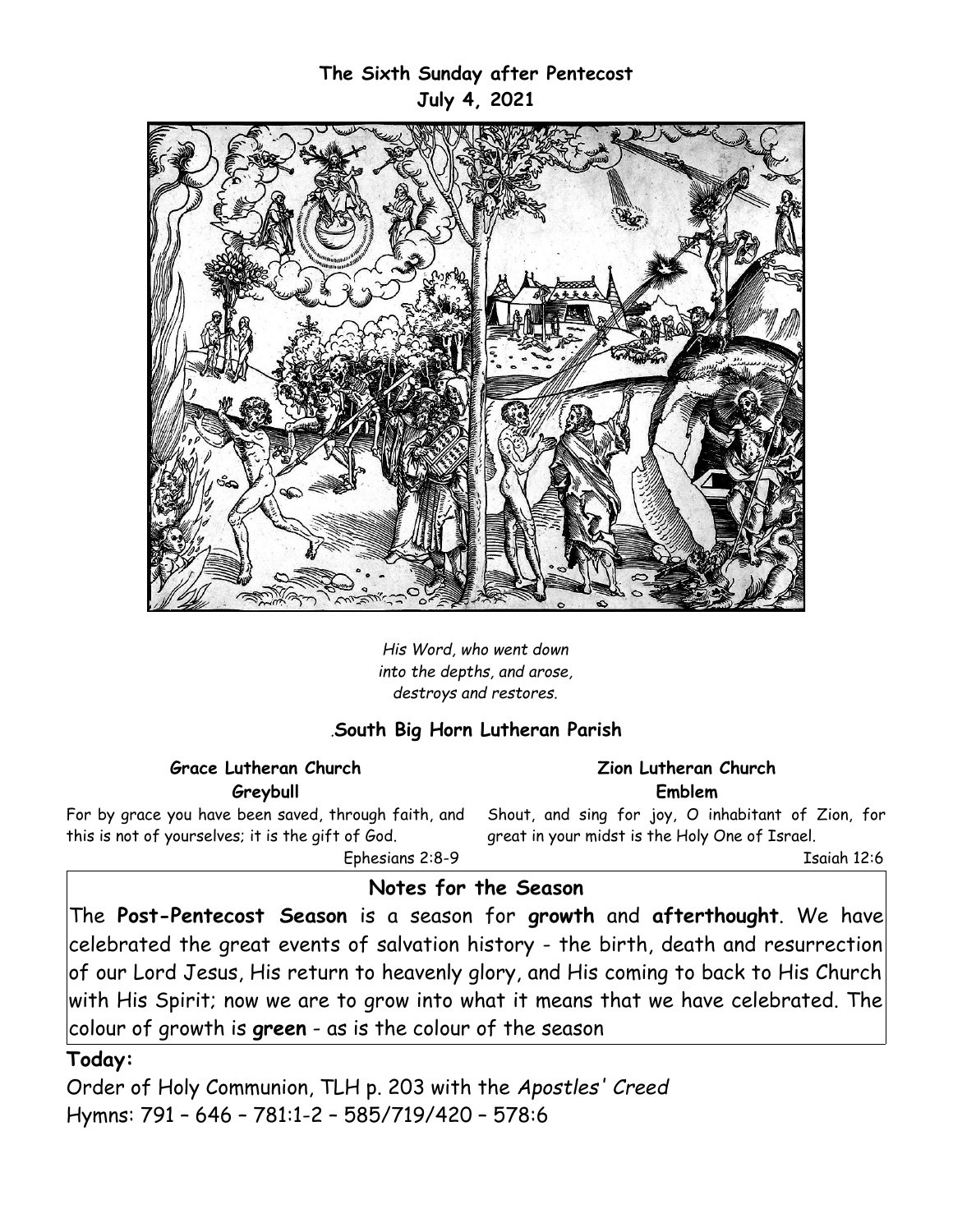## **About Holy Communion**

In the Sacrament we are made one with the risen Christ, and with each other. According to Holy Scripture, oneness in faith and confession is a precondition for such unity. As such, only Christians who share our faith and confession, and who therefore belong to congregations in the fellowship of the Lutheran Church-Missouri Synod, will commune in our church. **Visitors wishing to receive the sacrament** please speak with Pastor prior to the service. We ask that our guests be respectful of our faith. **We sincerely welcome our visitors**; we assure you that we uphold this practice *also* out of concern for *your* spiritual welfare, and that our Pastor would love to study Scripture with you and help you embrace the full counsel of God, so that we can celebrate the Sacrament in a manner pleasing to God and beneficial for us all.

## **Just so we do not forget:**

# *What do you believe about the Office of the Keys?*

I believe that when the called ministers of Christ deal with us by His divine command, in particular when they exclude openly unrepentant sinners from the Christian congregation and absolve those who repent of their sins and want to do better, this is just as valid and certain, even in Heaven, as if Christ our dear Lord dealt with us Himself. *Of the Small Catechism*

# **This is our faith** *– from the Confessions of our Church*

The Law says, indeed that it is God's will and command that we should walk in a new life, but it does not give the power and ability to begin and do it; but the Holy Spirit, who is given and received, not through the Law, but through the preaching of the Gospel, renews the heart. Thereafter the Holy Spirit employs the Law so as to teach the regenerate from it, and to point out and show them in the Ten Commandments what is the good and acceptable will of God, in what good works God has before ordained that they should walk. He exhorts them thereto, and when they are idle, negligent, and rebellious in this matter because of the flesh, He reproves them on that account through the Law, so that He carries on both offices together: He slays and makes alive; He leads into hell and brings up again. For His office is not only to comfort, but also to reprove, as it is written: When the Holy Spirit comes He will reprove the world (which includes also the old Adam) of sin, and of righteousness, and of judgement. *Formula Concord,* the *Solid Declaration*

**Wyoming District Summer Newsletters** are available in the Narthex.